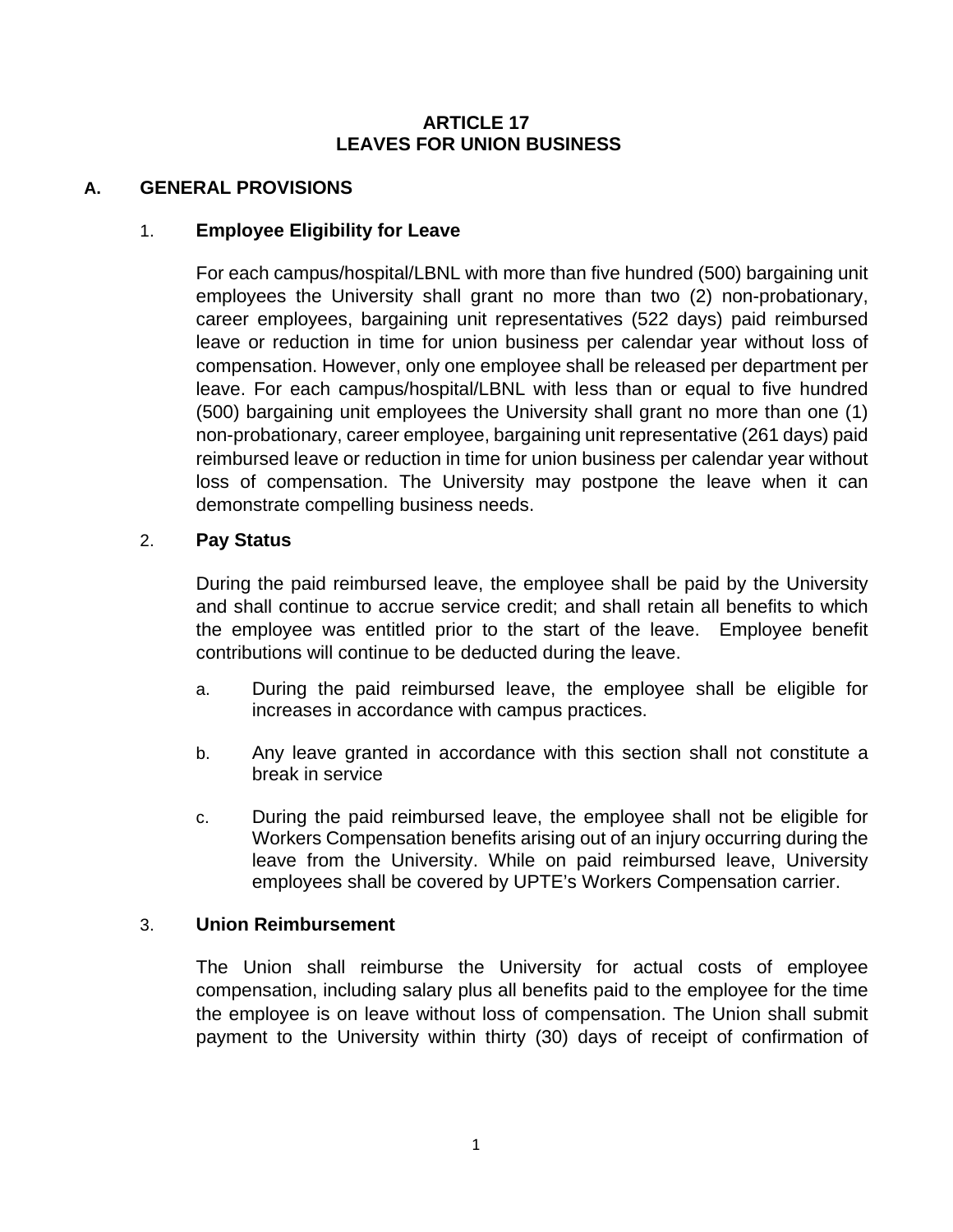payment to the employee. The University has the right to terminate the leave if the Union fails to provide timely payment.

- a. Beginning October 1, 2019, the University will bill UPTE within six (6) months of usage of leave for union business.
- b. This provision does not apply to any union business leave utilized prior to the ratification of this contract.

# 4. **Long-Term Leave of Absence**

Upon at least thirty (30) calendar days advance written request to the local Labor Relations office from UPTE and the employee, no more than one (1) nonprobationary, career employee, bargaining unit representative per department per campus/hospital and LBNL shall be granted a leave of absence to engage in Union business pursuant to A.1. above. The duration of the leave of absence shall be specified at the time the employee commences the leave. No such leave shall be granted unless the written request specifies the duration of the leave.

- a. Such leaves of absence shall be for a period of not less than thirty (30) calendar days. In no situations shall the leave of absence be granted for a period of more than three (3) years.
- b. The University, due to operational requirements, may postpone the date such leave of absence is scheduled to begin.

## 5. **Short-Term Leave**

a. Subject to operational considerations, upon at least thirty (30) calendar days written request to the local Labor Relations office from UPTE and the employee, no more than one (1) non-probationary, career employee, bargaining unit representative per department per campus/hospital and LBNL, pursuant to A.1. above, will be granted a leave of absence for union business for not less than two (2) days and not longer than twenty-nine (29) days. Requests for this short-term leave shall not be unreasonably denied.

### 6. **One Day Leave**

Upon fourteen (14) calendar days' advance notice to her/his supervisor, with a copy to the local LR office, no more than (1) designated local Union officer and/or local Union steward, per department, per campus/hospital/laboratory, who are non-probationary career employees shall be granted one (1) day of paid reimbursed leave for union business, subject to the operational needs of the University. Permission for such leave shall not be granted for a period of less than